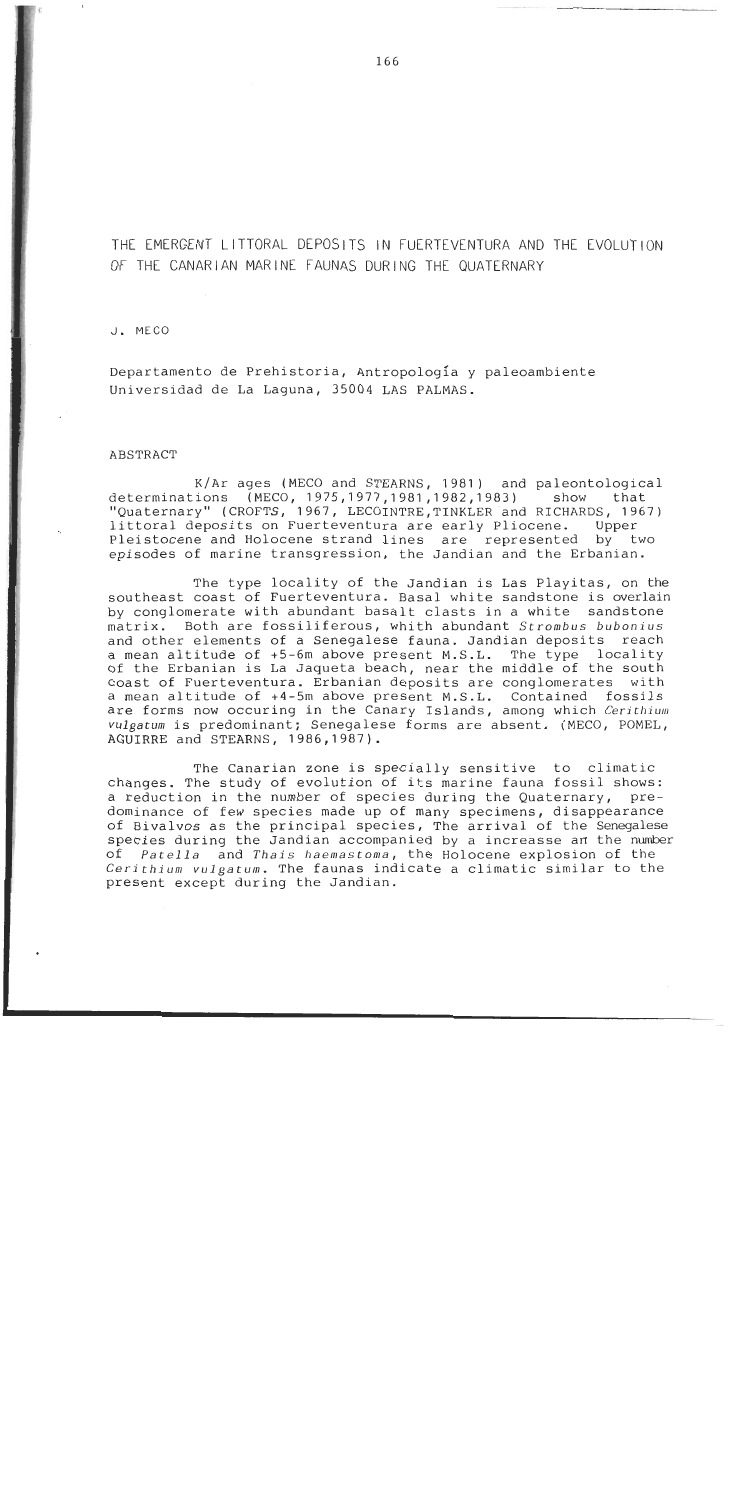### THE PLIOCENE PLATFORM DEPOSITS OF EASTERN FUERTEVENTURA

The emergent littoral-marine deposits on Fuerteventura belong to two principal groups: early<br>Pliocene deposits on elevated coastal platforms and Pliocene deposits on elevated coastal recent Quaternary at modest elevations in topographic situacions comparable to modern beach deposits.

In Cliff exposures along the NW coast **o£**  Fuerteventura, from Aljibe de la Cueva to Jandla, a prominent unconformity separates older rocks o£ the "basement complex" from younger shallow-water marine deposits; alluvial deposits and/or lavas of Pliocen and Pleistocen basalts. The surface of unconformity is very probably exposed, but it is not likely anywhere to exceed +40 to +50 m. In the coast, elevation of the unconformity ranges from  $+7$  to  $+16$ m, in part because of iregularities in the surface, in part because of variations in distance from inner margin, and in part because o£ gentle warping.

CROFTS (1967) assigned these marine conglomerates to a series of "raised beaches" and suggested altimetric correlations with the Pleistocene succesion o£ the Atlantic coast of Morocco. His observations were included in a summary report on the Canary Islands (LECOINTRE, TINKLER and RICHARDS, 1967).

Fossiliferous marine conglomerates at Aljibe de la Cueva are clearly littoral. Beach ridges can be identified. They were variously assigned to +7m, +10m, and t16m "beaches" by (CROFTS in 1967). Nevertheless, they constitute a single stratigraphic unit, deposited near, and at the limit of, a single episode of<br>transgression which only partially submerged a transgression which only partially submerged preexisting platform. (MECO and STEARNS, 1981). They contain a characteristic fossil assemblage (MECO, 1975, 1977, 1981, 1982, 1983): Strombus coronatus Defrance<br>(reported as Strombus bubonius in CROFTS, 1967), (reported as Strombus bubonius in Rothpletzia rudista Simonelli (endemic fossil heretofore know only from the "Miocene" of Gran Canaria (i.e. early Pliocene)), Ancilla qlandiformis (Lamarck), Conus mercati Brochi, Nerita emiliana Mayer, Patella ambroqqi Lecointre, <u>Chlamys pesfelis</u> (linne), <u>Hinnites</u> en<u>corlanianus</u> Cocconi, <u>Gryphaea virleti</u> (De**shayes**), Lucina leonina (Basterot), etc.

Littoral conglomerate is younger than the main mass of flows on the north side of the Barranco de Los Molinos (10 km to S. of Aljibe de la Cueva) (4.25 my) and older than the capping flows in the Barranco de Esquinzo (1.83 my) and in the Barranco de la Cruz (2.7 my), from which it is separated by severa1 meters of alluvial and eolian deposits (MECO and STEARNS, 1981).

课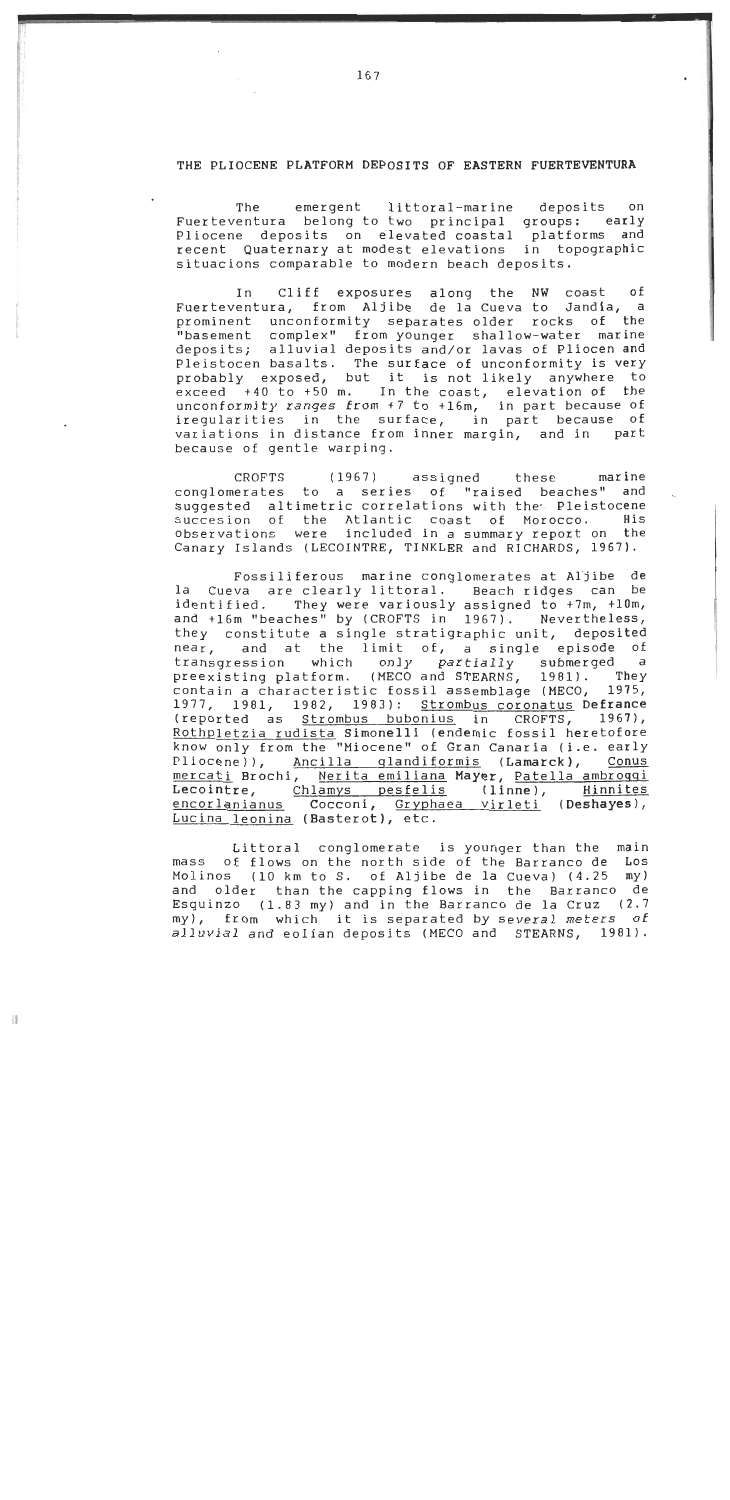It is thus Pliocene.

 $\sigma_{\rm{max}}$ 

 $-100$ 

UPPER PLEISTOCENE MARINE DEPOSITS: THE JANDIAN (LAS PLAYISTAS), TYPE LOCALITY. (Figs. 1 and 2)

Due to the remoteness of the Canary Islands, and also to its Atlantic condition, Mediterranean terminology cannot be properly used for strand lines. On the other hand, Africa is just about a hundred kilometres away from Fuerteventura, but the rich Senegalese fossil fauna, existing in the Canaries, with abundant Strombus bubonius unknow in the marine Quaternary of the African Atlantic coast, of the north o£ Senegal, would distort the meaning o£ Moroccan termi nology.

with regard to the present M.S.L. was applied to the Canaries, Pliocene deposits were wrongly considered as When the criterion of the height of the deposits Quaternary (MECO and STEARNS, 1981). On the other hand, some common litological and paleontological features<br>occur in the deposits of the different islands. All occur in the deposits of the different islands. this justifies the convenience o£ creating a proper terminology for the faunistic-climatic episodes o£ the -recent Quaternary marine deposits of the Canaries, avoiding thus beforehand correlations with remote or very different deposits.

avoiding thus beforehand correlations with remote or<br>
very different deposits.<br>
The Jadian can also be called deposits with<br>
<u>Strombus bubonius</u> though this should not imply anything<br>
but a warm climate. <u>Strombus bubonius</u> The Jadian can also be called deposits with Strombus bubonius though this should not imply anything extruded by the sea from Jandian deposits appearing in the modern berm, and the same thing could have happened at the erosional marine surface filling in the Erbanian (Canarian holocene marine deposits). Jandian and Erbanian are defined by MECO, POMEL, AGUIRRE and STEARNS (1986, 1987).

At the bottom of Jandian deposits, we can always find a very cemented light-coloured sandstone, generally visible at low tide even in some scattered localities<br>(Maspalomas on Gran Canaria, Matasblancas on Matasblancas Fuerteventura, Mataqorda on Lanzarote). It can only be seen on some occasions, as it frequently remains covered by the sand of present beaches, which can reach up to 2 m in Maspalomas on certain days.

**A** thin section study o£ this sandstone (BLANC in MECO **et** al., 1986, 1987) proves that the deposit is marine, shallow, littoral and originated in unsteady **and**  oxygenated waters. **1** t contains organic remains, mainly al1 kind o£ algae, part o£ which are micritized in a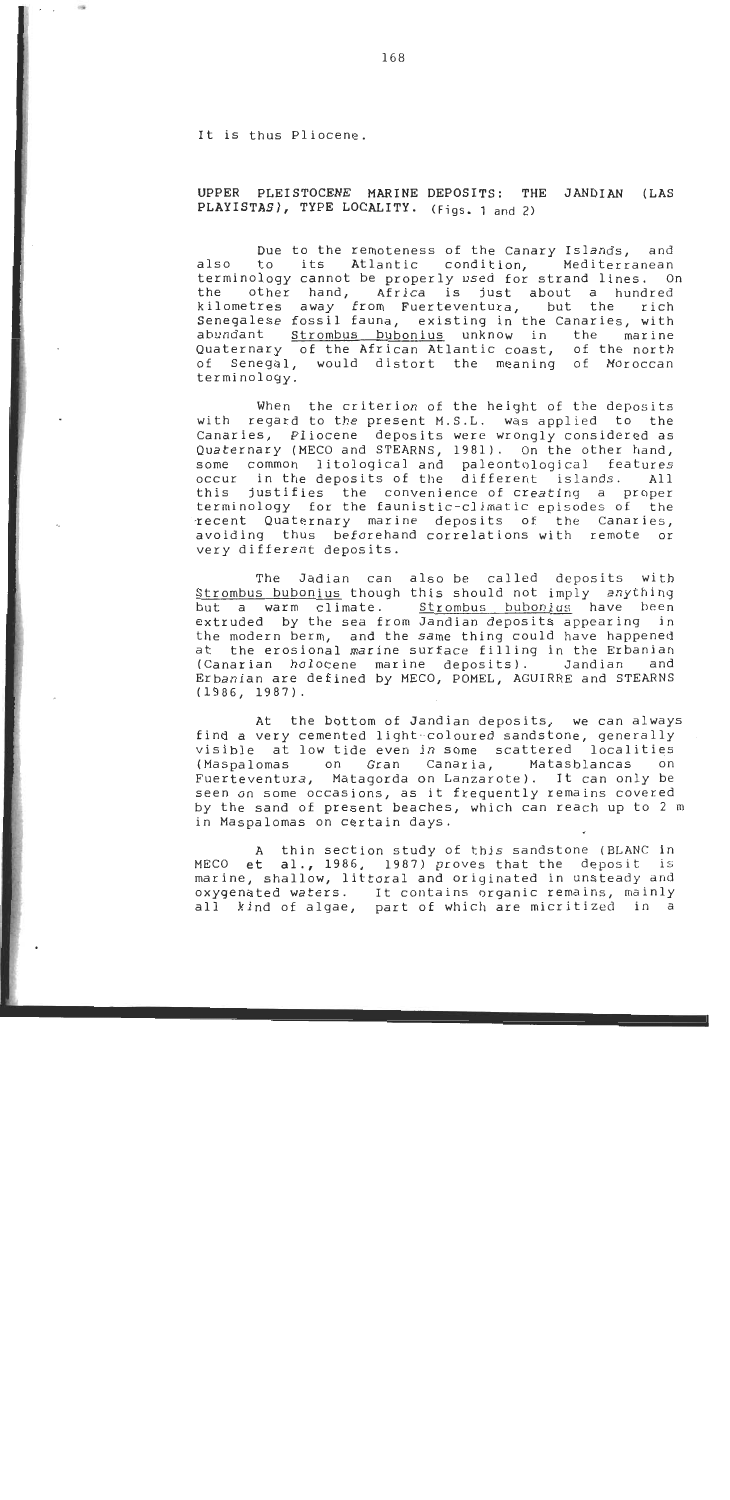marine environment. A partial dissolution o£ the cement shoes a later emersion. The beginnig of cementation was<br>in a phreatic environment and there are vestigial in a phreatic environment and there are vestigial<br>remains of a grey marine magnesian-calcite-cement. The remains of a grey marine magnesian calcite cement. Sandstone contains very few Strombus bubonius.

Over the sandstone appears conglomerate which represents the "transgressive maximunl1 and reaches **2** to 3 m above the present berm, though its bottom is at about the zero level. Its height above M.S.L. is +5-6 m<br>and varies slightly depending on the area. The varies slightly depending on the area. conglomerate is composed of rounded and subrounded basaltic clasts. Its cement contains a high proportion<br>of light-coloured elements. It does not contain light-coloured elements. It does not contain<br>stone boulder clasts. All this-suggest-that the sandstone boulder clasts. Al1 this suggest that the transgression started redistribution o£ a huge amount of sand, and not much later the conglomerates originated by the erosion and<br>rounding of basalt cliffs (similar to present cliffs (similar to present<br>de la Cueva), wich of course conglomerates of Aljibe de la Cueva), wich o£ course took longer, marking the end of the transgression. conglomerate contains abundant Strombus bubonius, sometimes in hundreds, as it occurs at the locality of<br>Matas Blancas. At the back of the berm, the At the back of the berm, the<br>ot usually cemented and merges into conglomerate is not usually cemented and merges sandy clayey continental elements; it is the storm level, where a very abundant fauna appears, the number of species being relatively low. The fauna collected at Las Playitas, protected by colluvion, is the same kind found at other Jandian sites, but here the fauna has not<br>undergone further mixtures. This fauna contains a undergone further mixtures. fourth part of Senegalese species presently absent in the Canaries. The **Strombus bubonius** represents over 6%. Other warm elements are Conus testudinarius (almost 14%), Harpa rosea ... One of the most abundant is Thais haemastoma, but this species, though living at present in the Gulf of Guinea, also exists in the Canaries and the Mediterranean; its presence does not infer a warm However, an increase in the population is<br>during the Jandian and some of its noticeable during the Jandian and some morphological features can be-related to Senegalese<br>populations. Besides, <u>Siderastraea radians</u>, an Besides, Siderastraea Equatorial Atlantic coral, appears (ZIBROWIUS & BRIT9 S classification). The prominent group is the one o£ the Patella (almost 56%).

The Jandian, considering the meaning of its fauna, is related to Eemian and out o£ radiocarbon range (Patella at the Jandian type locality Las Playitas 45.000 B.P., GIF-7319, G. DELIBRIAS). Tn Fuerteventura, a lava flow from the Montaña Arena volcano, dated by thermoluminiscence as younger than -51.000 years- (POMEL et **al 1985)** reaches a beach with Patella, at El Cotillo, also dated 35.000 BF (GIF-5347). On the other hand, at La Playa del Hombre, in Gran Canaria, a flow o£ lava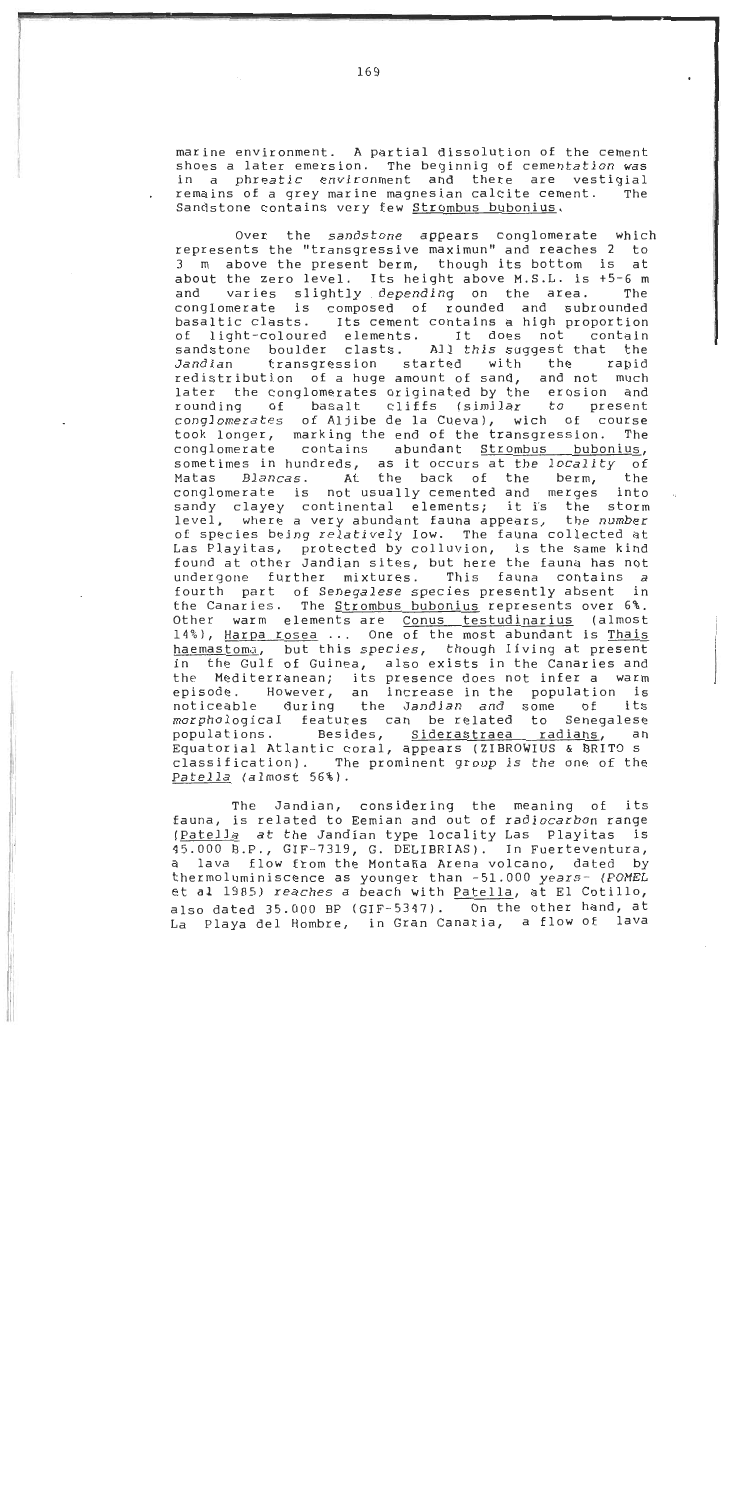overlaying presumably Jandian marine deposits, has been dated 94.6x10^3  $\pm$  11x10^3 by thermoluminiscence (Cler. 48TL, POMEL et al. 1985).

## HOLOCENE MARINE DEPOSITS: THE ERBANIAN (LA JAQUETA, TYPE LOCALITY) (Fig. **3)**

The Erbanian takes its name from Erbania, the former name of Fuerteventura. Its type locality is La Jaqueta, in the middle of the southern coast of the<br>Island. It is also present at Las Playitas and It is also present at Las Playitas and generally at all sites where the Jandian has been preserved. The Erbanian, in spite o£ having some beachrocks, visible at low tide, is formed by conglomerates, which contain boulder clast from Jandian sandstone and dark cement. The Erbanian desposits lay directly over<br>continental deposits. The Erbanian sea carved a notch The Erbanian sea carved a notch in the cliffs and a coastal erosion platform on the Jandian conglomerates. The Erbanian berm is about 0.5m below the Jandian one and its height is 4-5 m above present M.S.L.

The fauna, analogous to the extant one in the Canaries, is characterized by the abundance of Cerithium vulgatum, reaching the rate-of-70% in the collected samples, and by the decrease of <u>Patella</u> (11%) and <u>Thais</u> haemastoma (2%).

The Erbanian has been dated  $1400 + 70$  B.P. (GIF-7039),  $1326$ + 151 B.P. (LGQ 82, Cerithium) and 1204 + 149 B.P. (LGQ 83, Patella). The results suggest the existence of high stand deposits of beach ridge. This indicates either a rise in the Canarian sea-level during the seventh century or an increase in the frequency of tempests, resulting mnto the building of a beach ridge.

THE EVOLUTION OF MARINE FAUNAS IN THE CANARY ISLANDS DURING THE QUATERNARY **(Figs.** 4 **and 5)** 

Marine deposits are found in Agaete (Gran Canaria). Its age, deduced from its position between the basaltic flows, its height nearly 100 m above the present sea-level, and its fauna, may correspopd with a marine transgression at the beginning of the Lower<br>Pleistocene or of the beginnig of the Middle Pleistocene or of the beginnig of Pleistocene.

The fauna studied by LECOINTRE (1966) and that later collected by MECO contais an enormous number of Glycymeris bimaculata (Poli). Pecten jacobaeus (Linne) -is present. The fauna does not have characteristical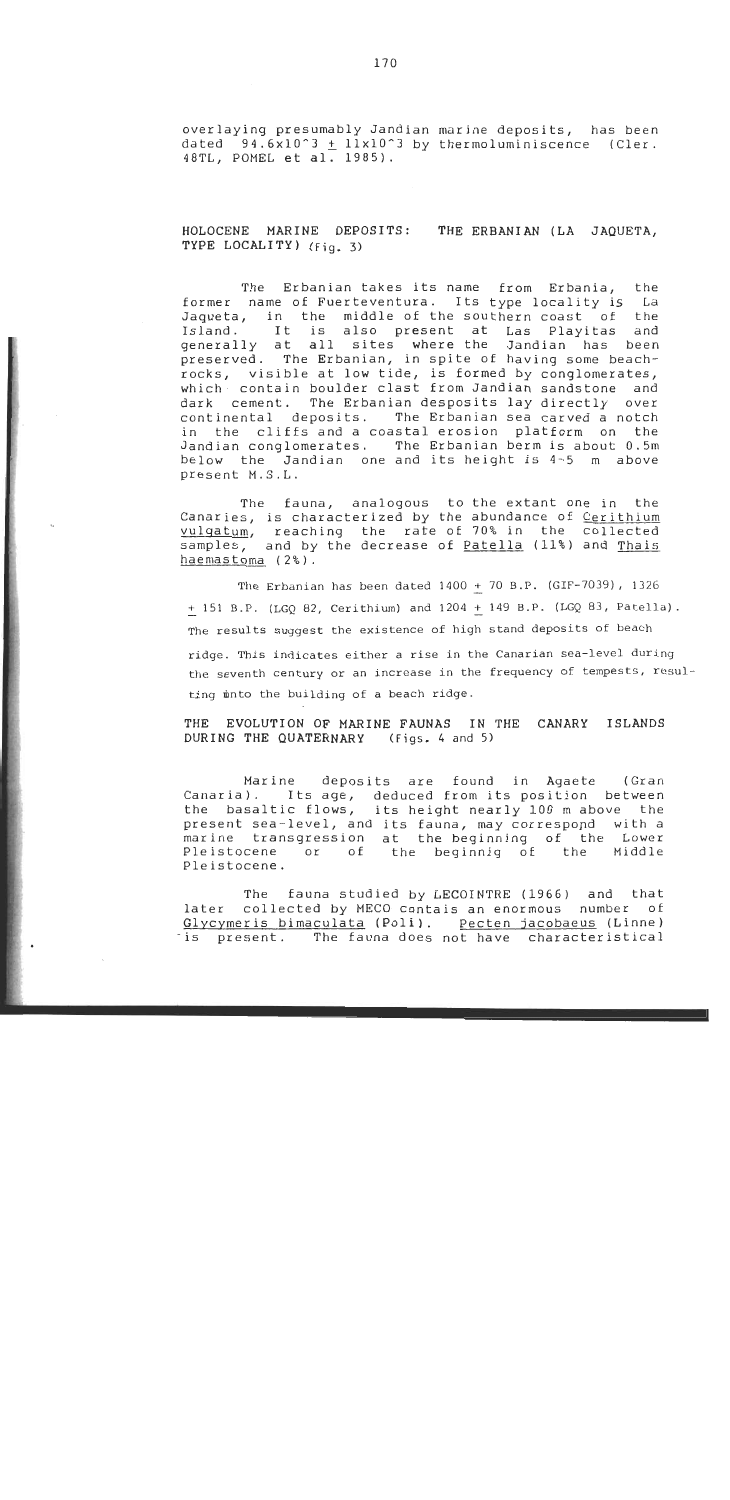species o£ the Pliocene or Patella (various species) which will be so abundant later in the Recent Quaternary. The other species are represented by fewer individuals and still exist in the Lusitan Atlantic.

On the north coast of Gran Canaria (Arucas) there are also marine deposits of the Middle Pleistocene. These deposits are covered by a tephritic flow from the Arucas Volcano. It has been dated by k/Ar ages as  $0.297 - 0.326 \pm 0.30$  my (LIETZ and SCHMICKE, 1975). Its height above the present sea-level is 35 m. Its fauna contains numerous Patella and less frequently Cerithium vulgatum Bruguiere, <u>Littorina striata</u> King and <u>Monodonta</u><br>turbinata Born. Thais haemastoma linne is very rarely Thais haemastoma linne is very rarely found. Its principal features are the presence of Nucella plessisi (Lecointre), well know fossil of the Moroccan Pleistocene marine deposits, and above all the<br>lusitan character of each of the species. This character of each of the corresponds with o£ a warm climate, similar to present, but not hot enough to permit the arrival of the Senegalese species .

It is notable that the Patella is very variable in its decoration. There are Patella without ribs and an oval form, with wide ribs alternating with thin ones, it is star-shaped, and finally with numerous ribs of the same size. There are also al1 the intermediate stages. The original form could be as the most similar to that of the ancestor o£ the Lower Pliocene o£ the Canaries and North Africa the Patella ambroqqii Lecointre. The Patella will be even more numerous and as variable in the Jandian deposits. The different forms of Canarian Patella have been attributed to various species o£ complicated synonymys. LECOINTRE (1966) mentions <u>Patella</u> <u>oculus</u> <mark>Born</mark> and <u>Patella</u> lonqicosta Lamarck which can be found alive today in South Africa but it is only a case of morphological convergence.

The fauna of the Jandian deposits shows the increase of <u>Patella</u> and <u>Thais haemastoma</u> (Linn**e**) concurring with the arrival of Senegalesse fauna (Conus testudinarius Bruquiere, Strombus bubonius Lamarck, Harpa rosea Lamarck, Siderastraea radians (Palias). On other hand, Cerithium vulqatum Bruguiere almost completely disappears. It is remarkable that the number o£ species is very low. 95 % o£ the specimens belong to only five different species.

The fauna of the holocene marine deposits (Erbanian) is made up of at least thirty species and<br>nearly three quarters of the individuals belong to nearly three quarters of the individuals belong Cerithium vulgatum Bruguiere. The Patella has been reduced to a tenth part. Thais haemastoma (Linne) is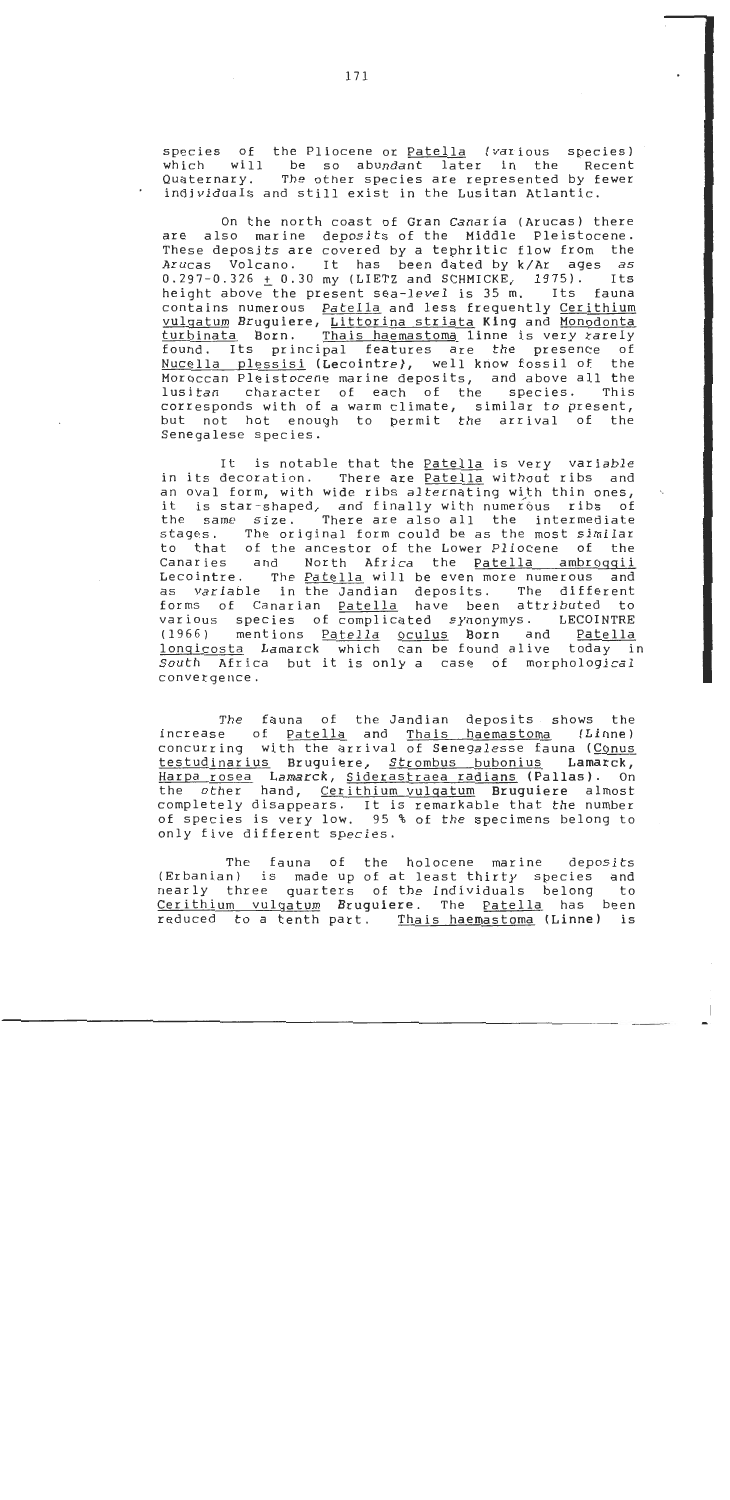represented by two per cent as in the marine deposits o£ the Middle Pleistocene **o£** the Arucas coast. The senegalese elements have totally disappeared.

However many problems remain, especially chronological ones. A programme has still to be organised to date by U/th, K/Ar, Oxygen isotopes and radiocarbon. **A** comparison o£ the sea-levels o£ the Canary Islands with these o£ the Western Sahara should be done

 $\sim$   $^{-18}$ 

 $\sim$ 

 $\ddot{\phantom{a}}$ 

 $\overline{a}$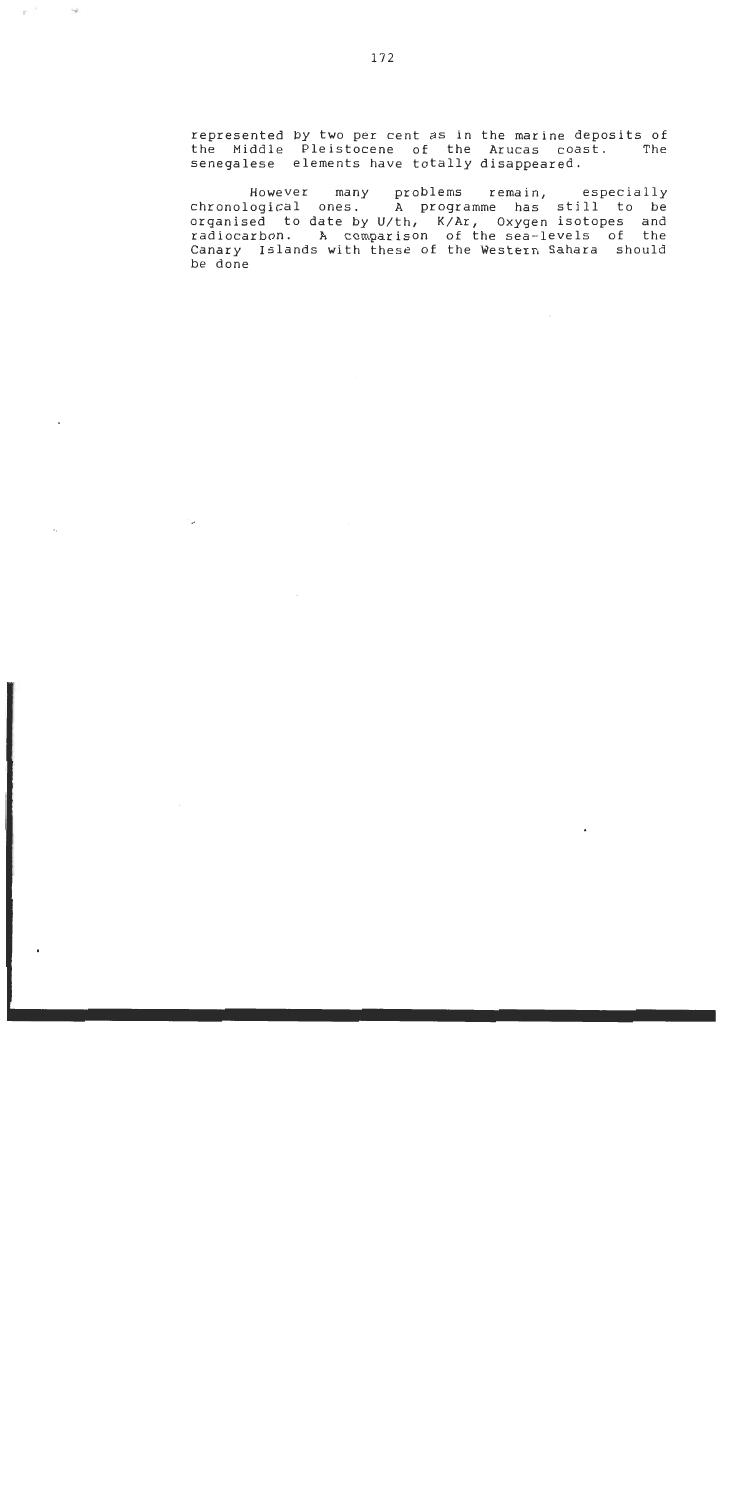|                                          | Lower<br>Pleistocene | Middle<br>Pleistocene | Jandian<br>Upper<br>Pleistocene | Erbanian<br>Holocene        |
|------------------------------------------|----------------------|-----------------------|---------------------------------|-----------------------------|
| Locality                                 | AGAETE               | ARUCAS COAST          | LAS PLAYITAS                    | LA JAQUETA                  |
| Number of samples                        | uncounted            | $4.412 - 2.427$       | 1.237                           | 2.287                       |
| Glycymeris bimaculata<br>Venus verrucosa | numerous<br>numerous | $0$ .<br>$0$ .        | 0.<br>0.41                      | 0.<br>$\frac{9}{4}$<br>0.22 |
| Pecten jacobaeus                         | few                  | $0$ .                 | 0.                              | $0$ .                       |
| Patella                                  | 0.                   | $22.91 - 41.66$       | 55.77                           | 11.02                       |
| Thais haemastoma                         | 0.                   | $0.64 - 1.15$         | 16.43                           | 1.97                        |
| Vermetus                                 | very few             | $1.50 - 2.72$         | 2.85                            | 0.04                        |
| Conus testudinarius                      | $0$ .                | 0.                    | 13.59                           | 0.                          |
| Strombus bubonius                        | $0$ .                | $0$ .                 | 6.17                            | 0.                          |
| Erosaria spurca                          | $0 -$                | 0.                    | 0.16                            | 1.35                        |
| Conus mediterraneus                      | frequent             | $0$ .                 | $0 -$                           | 2.62                        |
| Cerithium vulgatum                       | $0 -$                | $14.78 - 21.10$       | $0$ .                           | 70.27                       |
| Monodonta                                | $0$ .                | $6.80 - 10.96$        | 0.49                            | 0.09                        |
| Columbella rustica                       | few                  | $0.77 - 1.40$         | 0.                              | 3.89                        |
| Total                                    |                      | $47.40 - 78.99$       | 95.87                           | 91.47                       |

 $\mathcal{L}^{\pm}$ 

# EVOLUTION OF THE CANARIAN MARINE FAUNAS DURING THE QUATERNARY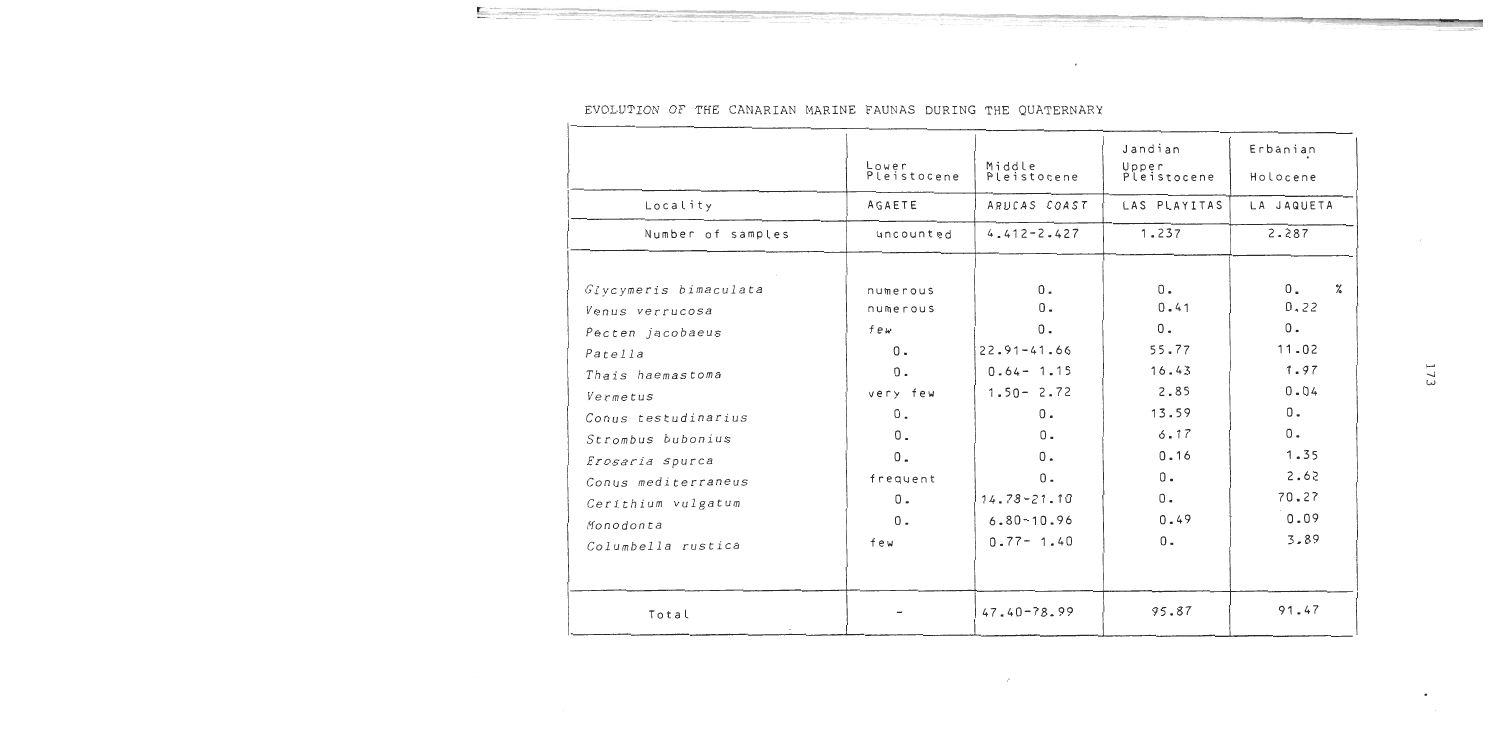### REFERENCES

CROFTS, R. (1967), Raised beaches and chronology in north west Fuerteventura, Canary Islands, Ouaternaria 9:247-260.

LECOINTRE, G.,(1966), Quelques remarques sur le Quaternaire marin de 1'Ile de Gran Canaria, Publicaciones del Museo Arqueológico de Santa Cruz de Tenerife 6:165-177.

LECOINTRE, G., TINKLER, K.J. and RICHARDS, G. (1967), The marine Quaternary of the Canary Islands, Academy of Natural Science of Philadelphia Proceedings 119:325-344.

LIETZ, J. and SCHMINCKE, H.-U., (1975), Mio-Pliocene Sea-leve1 changes and volcanic phases on Gran Canaria (Canary Islands) in the light of new K/Ar ages, Palaeogeography, Palaeoclimatology, Palaeoecology, l8:213-239.

MECO, J. (1975), Los niveles con "Strombus" de Jandía (Fuerteventura, Islas Canarias), Anuario de Estudios Atlánticos,21:643-660. MECO, J. (1977), Paleontologfa de Canarias *1:* Los "Strombus" neÓgenos y cuaternarios del Atlántico euroafricano (taxonomía. biostratigrafia y paleoecologia), Ediciones del Excmo. Cabildo Insular de Gran Canaria, Las Palmas.

MECO, J. (1981), Neogastrópodos fósiles de las Canarias orientales Anuario de Estudios Atlánticos 27:601-615.

MECO, J. (1982), Los Bivalvos fósiles de las Canarias orientales Anuario de Estudios Atlánticos 28:65-125.

MECO, J. (1983), Los Bivalvos fósiles de las Canarias orientales. Suplemento, Anuario de Estudios Atlánticos 29:579-595.

MECO, J. (1985), Marine fauna and its significance in the Mediterranean Quaternary, Newsletter INOUA Commission on Ouaternary Shorelines, Sub-Commission on Mediterranean and Black Sea Shorelines 7: 16-19.

MECO, J. (1986), Climatic change in the Canary Islands during Upper Pleistocene, Travaux et Documents de I'OKSTOM 197:301-304. MECO, J. (1986b), Evolución faunística cuaternaria en la puerta del Mediterráneo. In F. López Vera (edit) Quaternary Climate in ldestern Nedi terranean Universidad Autónoma de Madrid: .l57-l7O.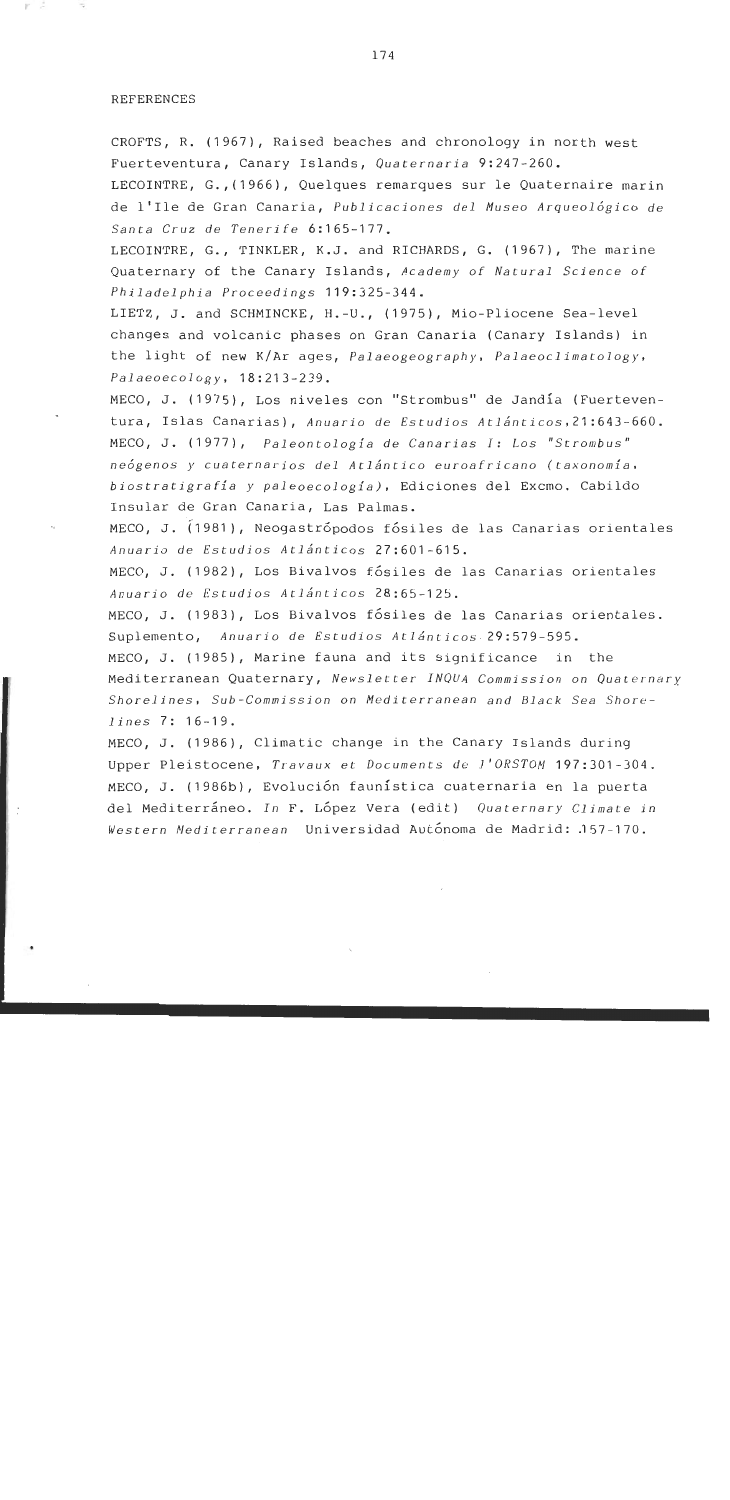MECO, J. (1986c), La fauna pre-jandiense y su evolución durante el Cuaternario superior de Canarias. *In* J. Meco and N. Petit-Maire (edit) Le *Ouaternaire recent des Iles Canaries* Las Palmas-Marseille: 51-71.

MECO, J., POMEL, R.S., AGUIRRE, E. and STEARNS, Ch.-E., (1986), ~epósitos marinos del Cuaternario reciente de Canarias. *In* J. Meco and N. Petit-Maire (edit) Le *Ouaternaire recent des Iles Canaries*  Las Palmas-Marseille:6-42.

MECO, J., POMEL, R.S., AGUIRRE, E. and STEARNS, Ch.-E.,(1987), The Recent Marine Quaternary of the Canary Islands, *Trabajos sobre Neógeno-Cuaternario* 10:283-305.

MECO, J. and STEARNS, Ch.-E. (1981), Emergent Littoral Deposits in the Eastern Canary Islands *Quaternary Research* 15:199-208. POMEL, R.S., MIALLIER,D., FAIN, J. and SANZELLE, S. (1985) Datation d'un sol brun-rouge calcifere par une coulée d'age Würm ancien (51000 ans) a Fuerteventura ( Iles Canaries) *Médjterranée* 4:59-68. POMEL, R.S., MIALLIER, D., FAIN, J., SANZELLE, S. and MECO, J. (1985) El volcanismo del Pleistoceno superior en Gran Canaria *Anuario de*  Rs/,iitlios **AL~~IIL icos** 31 :627-647.

175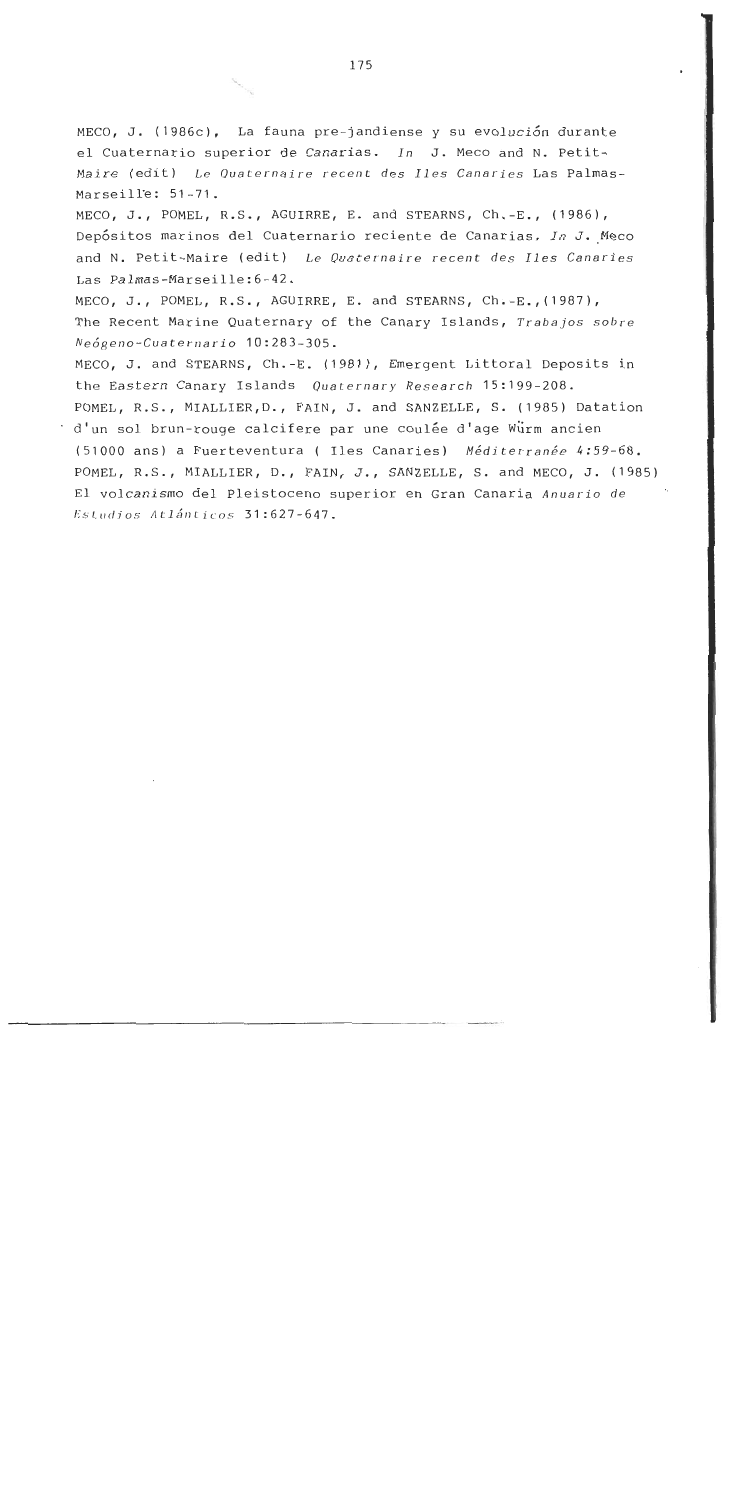

LAS PLAYITAS SECTIONS (Site 1 in the west end of the beach, and site 2 at 200m east)

- $1 -$ Miocene basalts.
- $2 7$ Sandstone bearing *Strombus buboniuc* (Jandian sandstone).
- $3a -$ Jandian conglomerate beleved in the Erbanian.
- $3b -$ Conglomerate bearing *Strombus bubonius* (Jandian conglomerate). Berm and its back side (storm level) numerous fossils.
- $4 -$ Alluvial. Salmon coloured terrestrial deposits with sharp clasts and land gastropoda.
- $5 -$ Erbanian conglomerates containing clasts of Jandian sandstone (2), and marine solution pools filling related to an **<sup>E</sup>** present by man  $(5b)$ .
- $6 -$ Colluvion.
- $7. -$ Moderm berm.

LA JAQUETA SECTION

- 
- 1.- Miocene basalts.<br>3.- Back-shore sands and silts. 4.- Erbanian beach-rock. 3.- Back-shore sands and silts. 4.-<br>5.- Erbanian berm. *6.-*<br>7.- Modern beach and berm.
- 
- Modern beach and berm.
- 
- - Colluvion.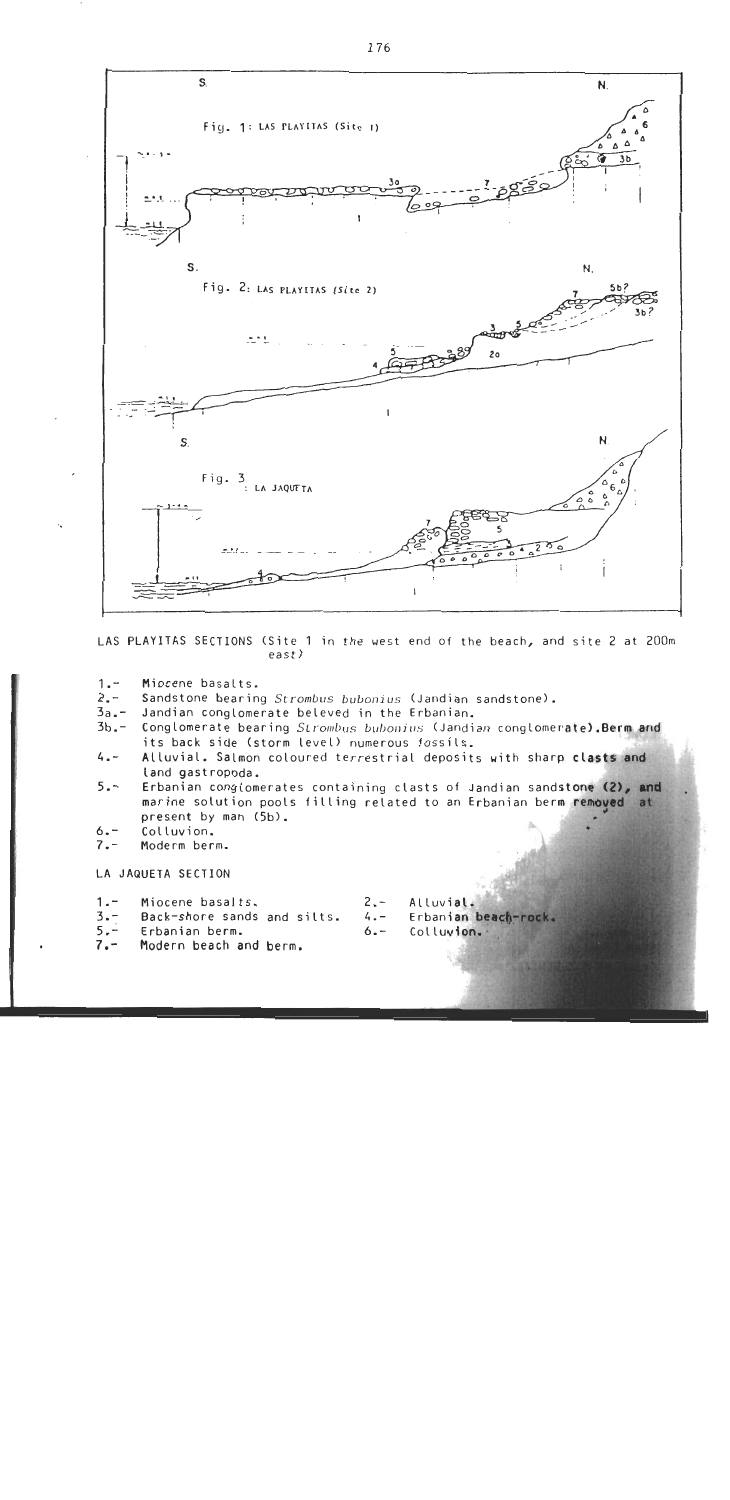